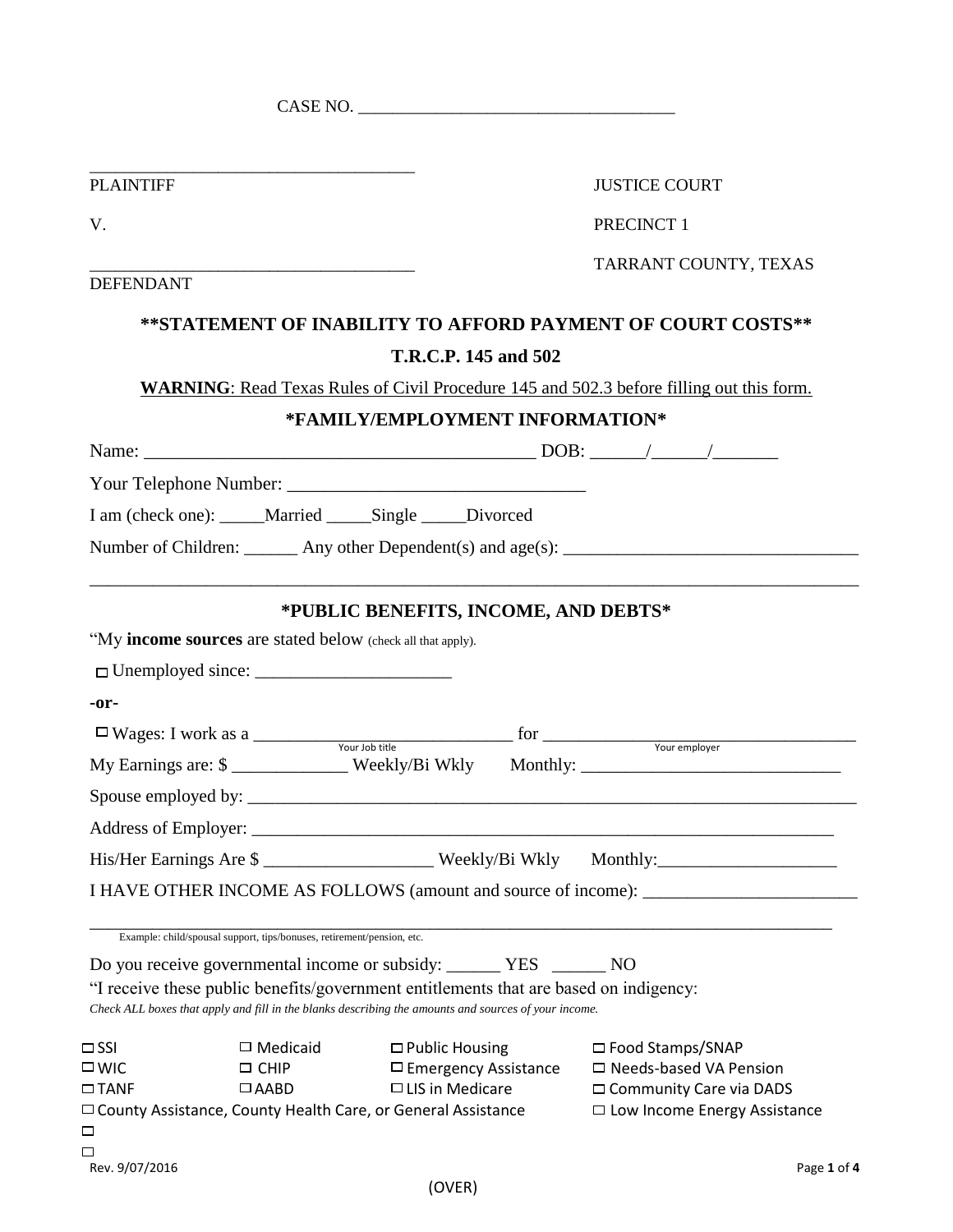Amount of Monthly Court Ordered Support: \$\_\_\_\_\_\_\_\_\_\_\_\_\_\_\_\_\_\_\_\_\_\_\_\_\_\_\_\_\_\_\_\_\_\_\_\_\_\_\_\_\_\_\_\_\_\_\_\_\_

"My **income amounts** are stated below.

- (A) My **monthly take-home wages**:
- (B) The amount I receive each month in **public benefits** is:
- (C) The amount of income from **other people in my household**: *(List this income only if other members contribute to your household income)*
- (D) The amount I receive each month from **other sources** is:
- (E) My **TOTAL monthly income**:

| \$ |
|----|
| \$ |
| \$ |
| \$ |
| \$ |

| "My property includes:                                     | Value* | "My monthly expenses are:        | Amount* |
|------------------------------------------------------------|--------|----------------------------------|---------|
| Cash                                                       |        | Rent/house payments/maintenance  |         |
| Bank accounts, other financial assets (List)               |        | Food and household supplies      |         |
|                                                            |        | Utilities and telephone          |         |
|                                                            |        | Clothing and laundry             |         |
|                                                            |        | Medical/Dental expenses          |         |
| Vehicles (cars, boats, etc.) (List make and year)          |        | Insurance (Life, health, auto)   |         |
|                                                            |        | School and child care            |         |
|                                                            |        | Transportation, auto repair, gas |         |
|                                                            |        | Child/spousal support            |         |
| Other property (jewelry, stocks, animals, etc.) (Describe) |        | Wages withheld by court order    |         |
|                                                            |        | Debt payments paid to: (List)    |         |
|                                                            |        |                                  |         |
|                                                            |        |                                  |         |
| * Total value of property =                                |        | <i>*Total monthly expenses =</i> |         |

## **Representation By Legal-Aid Attorney**

*Only fill out this section if (a) you are being represented in this case by an attorney who works for a legal-aid provider or who received your case through a legal-aid provider; or (b) you applied for representation through a legal-aid provider and were determined to be financially eligible, but the legal-aid provider was unable to take your case. If you are not being represented in this case by a legal-aid attorney or have not sought representation through a legal-aid provider, do not complete this section.*

#### *Check the box that applies. Attach the certificate that the legal-aid provider gave you and label it "Exhibit: Legal-Aid Certificate."*

□ "I am being represented in this case for free by an attorney who works for a legal-aid provider or who received my case through a legal-aid provider."

**-or-**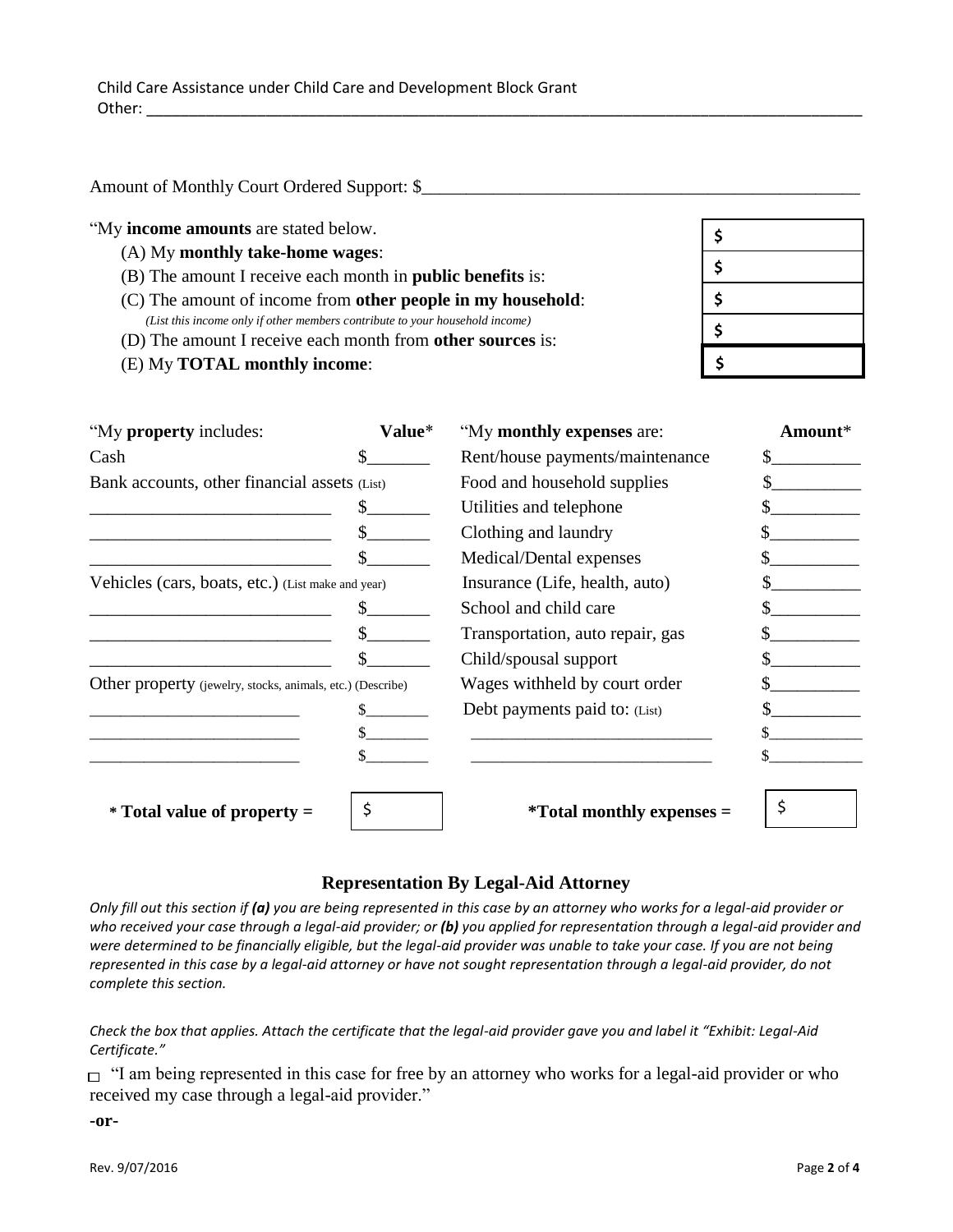$\Box$  "I asked a legal-aid provider to represent me, and the provider determined that I am financially eligible for representation, but the provider could not take my case."

#### (NEXT PAGE)

## **\*IF THIS IS A RESIDENTIAL EVICTION FOR NONPAYMENT OF RENT, WHEN THE STATEMENT OF INABILITY IS GRANTED, YOU ARE RESPONSIBLE FOR THE PAYMENT OF ONE MONTH'S RENT. (T.R.C.P. 510.9 and T.P.C. 24.0053 Texas Property Code)**

## **\*IF YOU ARE SUCCESSFUL IN RECOVERING MONIES FOR YOUR DAMAGES, YOU ARE RESPONSIBLE FOR PAYING THE COURT COSTS ASSOCIATED WITH YOUR JUDGMENT.\*\***

#### **\*VERIFICATION\***

**Important:** Please complete **Option 1** (below) or **Option 2** (on back of page). You do not have to complete both. Option 1: You must sign your name before a notary public, court clerk, or another person authorized to give oaths. Option 2: You do not have to sign your name before a notary public or any other person, but you must swear that the information in this statement is true "under penalty of perjury." "Perjury" means lying to a judge, and it is a crime. If you swear that a statement is true "under penalty of perjury," and you make the statement knowing that it is false, you could be prosecuted in a criminal court.

### **Option 1:**

*Check all boxes that apply.*

- **"I cannot afford to pay any court costs."**
- **"I can only afford to pay some court costs. I cannot afford to pay all court costs."**

\_\_\_\_\_\_\_\_\_\_\_\_\_\_\_\_\_\_\_\_\_\_\_\_\_\_\_\_\_\_\_\_\_\_ **\_\_\_\_\_\_\_\_\_\_\_\_\_\_\_\_\_\_\_\_\_\_\_\_\_\_\_\_\_**

**"I can only pay court costs over time in installments."**

## **"I verify that the statements made in this form are true and correct."**

*(Print name of person who is signing this statement)*

*Do not sign until you are in front of a notary.*

Signed this  $\qquad \qquad \text{day of} \qquad \qquad .20 \qquad .$ 

Affiant's Signature **\*Your Daytime Phone**

State of Texas, County of \_\_\_\_\_\_\_\_\_\_\_\_\_\_,

Sworn to and subscribed before me this \_\_\_\_\_\_ day of \_\_\_\_\_\_\_\_\_\_\_\_\_\_\_\_\_\_\_\_\_\_\_\_, 20 \_\_\_\_\_\_.

\_\_\_\_\_\_\_\_\_\_\_\_\_\_\_\_\_\_\_\_\_\_\_\_\_\_\_\_\_\_\_\_\_\_\_ \_\_\_\_\_\_\_\_\_\_\_\_\_\_\_\_\_\_\_\_\_\_\_\_\_\_\_\_\_\_

Clerk of the Justice Court/ Notary Public Commission Expiration Date